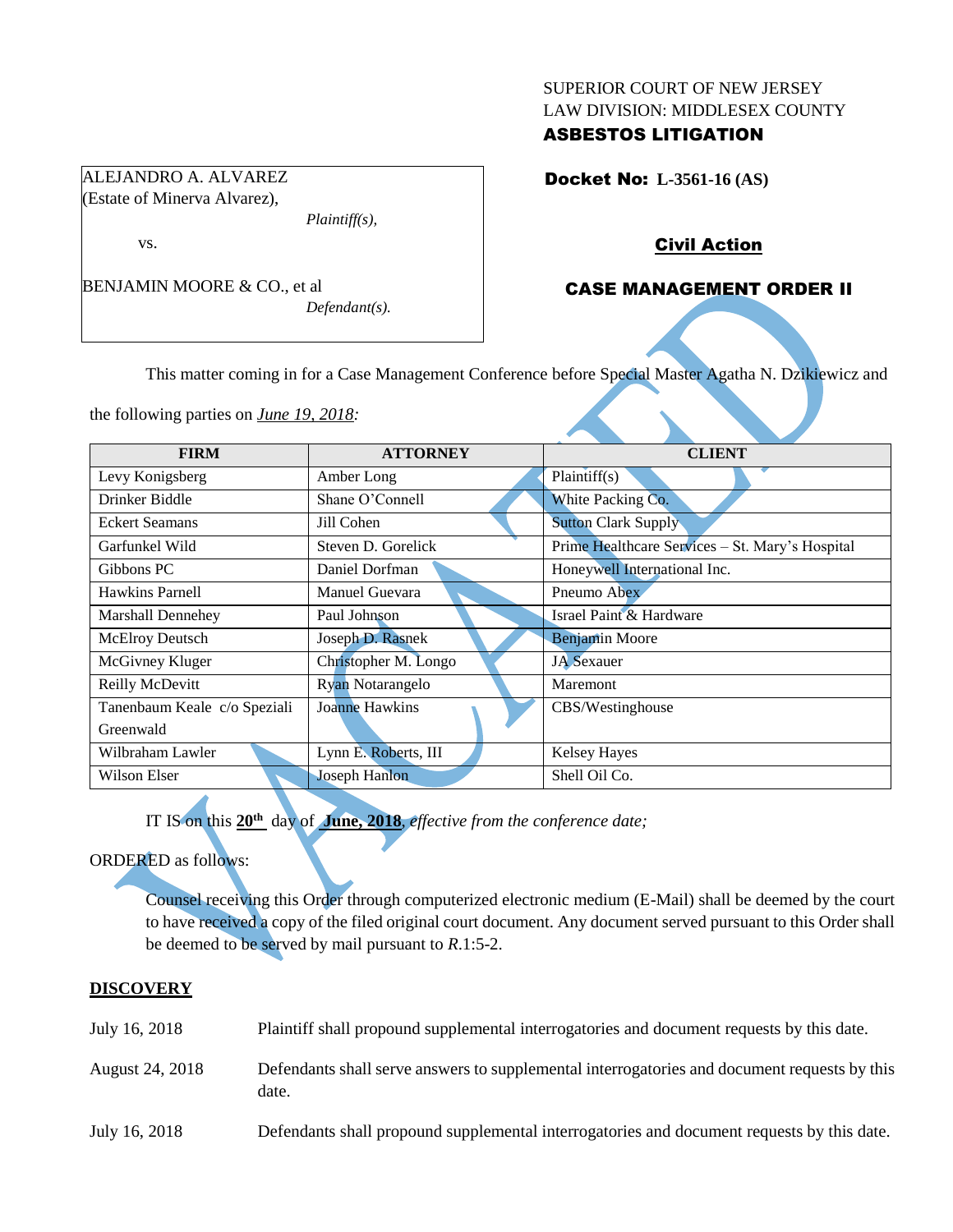| August 24, 2018   | Plaintiff shall serve answers to supplemental interrogatories and document requests by this<br>date.                                                                                                        |
|-------------------|-------------------------------------------------------------------------------------------------------------------------------------------------------------------------------------------------------------|
| November 16, 2018 | Fact discovery, including depositions, shall be completed by this date. Plaintiff's counsel shall<br>contact the Special Master within one week of this deadline if all fact discovery is not<br>completed. |
| November 16, 2018 | Depositions of corporate representatives shall be completed by this date.                                                                                                                                   |

#### **EARLY SETTLEMENT**

February 28, 2019 Settlement demands shall be served on all counsel and the Special Master by this date.

### **SUMMARY JUDGMENT MOTION PRACTICE**

- January 4, 2019 Plaintiff's counsel shall advise, in writing, of intent not to oppose motions by this date.
- January 18, 2019 Summary judgment motions shall be filed no later than this date.
- February 15, 2019 Last return date for summary judgment motions.

### **MEDICAL DEFENSE**

- March 15, 2019 Plaintiff shall serve medical expert reports by this date.
- April 30, 2019 Defendants shall identify its medical experts and serve medical reports, if any, by this date. In addition, defendants shall notify plaintiff's counsel (as well as all counsel of record) of a joinder in an expert medical defense by this date.

## **LIABILITY EXPERT REPORTS**

- March 15, 2019 Plaintiff shall identify its liability experts and serve liability expert reports or a certified expert statement by this date or waive any opportunity to rely on liability expert testimony.
- April 30, 2019 Defendants shall identify its liability experts and serve liability expert reports, if any, by this date or waive any opportunity to rely on liability expert testimony.

## **ECONOMIST EXPERT REPORTS**

March 15, 2019 Plaintiff shall identify its expert economists and serve expert economist report(s), if any, by this date or waive any opportunity to rely on economic expert testimony.

April 30, 2019 Defendants shall identify its expert economists and serve expert economist report(s), if any, by this date or waive any opportunity to rely on economic expert testimony.

#### **EXPERT DEPOSITIONS**

May 31, 2019 Expert depositions shall be completed by this date. To the extent that plaintiff and defendant generic experts have been deposed before, the parties seeking that deposition in this case must file an application before the Special Master and demonstrate the necessity for that deposition. To the extent possible, documents requested in a deposition notice directed to an expert shall

 $\_$  ,  $\_$  ,  $\_$  ,  $\_$  ,  $\_$  ,  $\_$  ,  $\_$  ,  $\_$  ,  $\_$  ,  $\_$  ,  $\_$  ,  $\_$  ,  $\_$  ,  $\_$  ,  $\_$  ,  $\_$  ,  $\_$  ,  $\_$  ,  $\_$  ,  $\_$  ,  $\_$  ,  $\_$  ,  $\_$  ,  $\_$  ,  $\_$  ,  $\_$  ,  $\_$  ,  $\_$  ,  $\_$  ,  $\_$  ,  $\_$  ,  $\_$  ,  $\_$  ,  $\_$  ,  $\_$  ,  $\_$  ,  $\_$  ,